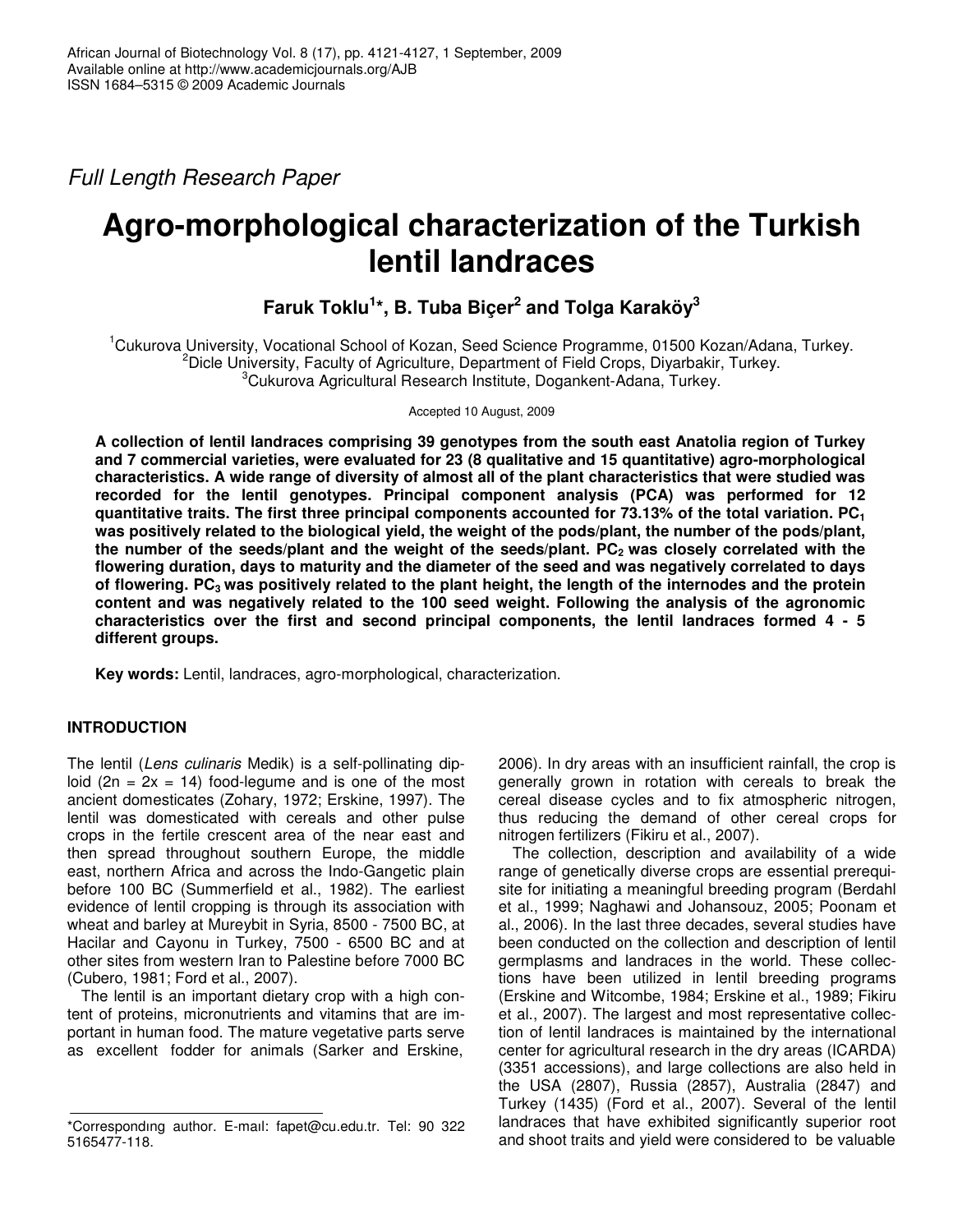germplasms for breeding a drought-tolerant cultivar (Sarker et al., 2005).

The Middle East and western Asia, including Turkey, has been identified as one of the origin of genetic sources of the lentil (Erskine et al., 1998; Ferguson and Robertson, 1999; Ford et al., 2007). The south east Anatolia region of Turkey is rich in lentil genetic resources and landraces, farmers in this region commonly grow landraces (Bicer and Sakar, 2004, 2008). Although lentil landraces were very important in this region, there have been only limited investigations conducted on this crop until now.

The objective of this study was to determine agromorphological characterization of lentil landraces collected from the south eastern Anatolia region of Turkey.

#### **MATERIALS AND METHODS**

This study was conducted in 2005 - 2006 growing period at the research fields of Çukurova University's Vocational School of Kozan. The research materials were comprised of 39 lentil landraces and 7 varieties from the south east Anatolia region of Turkey collected by Dicle University, Agricultural Faculty, Field Crops Department and Southeastern Anatolian Research Institute. The collection and registration information is shown in Table 1.

Each accession was sown by hand in 2 m long rows with a 25 cm row spaced at a 300 seeds  $m^2$  sowing rate. Observations were made and recorded as a single value for each plot on the days to flowering (days from sowing to appearance of 50% flowers), the flowering duration (days from appearance of first flowers to the end of flowering) and the days to maturity (days from sowing to physiological maturity). The relative agro-morphological plant characteristics of the seedling stem pigmentation, the leaf pubescence, the tendril length, the plant height, the biological yield, the weight of pods/plant, the number of pods/plant, the number of seeds/plant, the weight of seeds/plant, the diameter of seed (average of 10 seeds from 10 plant), the 100 seed weight (computed dividing the weight of seeds/plant to number of seeds/plant) were recorded from 10 randomly chosen plants from each plot and the protein content (3 x 0.2 g seed samples was analysed from each landraces) was determined. All of the observations were made according to the methods of IBPGR and ICARDA (1985) and Stoilova and Pereira (1999).

Simple statistics of the mean, the coefficient of variation and the range were computed using the recorded data, with MS office excel software. A principal component analysis (PCA) was performed for 13 traits using the JMP statistical software (SAS Institute, 2004). A correlation matrix was used to define the patterns of variation between the first 3 principal component scores and the 13 quantitative traits.

### **RESULTS**

The frequency distribution of the lentil landraces and the varieties showed a large degree of variation in the quailtative plant characteristics (Table 2). Most of the landraces showed seedling stem pigmentation with pubescent leaves and a low degree of pod shedding and pod dehiscence. Almost one-half of the landraces (51%) had white flowers with blue veins while the other half had violet flowers. Most of the landraces had a brown testa pigment with different testa patterns.

The means, the coefficient of variations (CVs) and the ranges for the quantitative plant characteristics in the 39 lentil landraces and the 7 varieties are presented in Table 3. According to these data, the lentil landraces had a high variation for the all of the characteristics that were analyzed. High CVs were obtained for the flowering duration, the biological yield and the weight of the pods/plant, the number of pods/plant, the number of seeds/plant, the weight of the seeds/plant and the 100 seed weight. The contribution of the agronomic characteristics in the principal component and scatter diagrams for the first 2 principal components are shown in Table 4 and Figure 1. The first 3 principal components explain the 73.13% of total variance. Principal 1, which is the most important component, accounts for 39.56% of the total variation and is positively related to the biological yield, the weight of the pods/plant, the number of pods/plant, the number of seeds/plant and the weight of the seeds/plant. Principal 2 accounted for 59.02% of the total variation and the main characteristics of this component were positively correlated to the flowering duration, the days to maturity and the diameter of the seed but were negatively correlated to the number of days to flowering. Principal 3 accounted for 73.13% of the total variation and was positively related to the plant height, the length of the internodes and the protein content.

Figure 1 shows that the first and second PCA components allow the lentil landraces 4-5 groups for the researched traits. The landraces have a higher value for the yield components since the weight of the pods/plant, the number of the pods/plant, the number of the seeds/ plant and the weight of the seeds/plant replaced the right side of principal 1. Some of the lentil landraces that have a higher flowering duration and larger days to maturity replaced the upper side of principal 2.

### **DISCUSSION**

The main breeding aims were to develop new cultivars that are resistant to biotic stress factors and that are suitable to mechanical harvesting with a high and stable yield of lentils. The collection, description and utilization of genetic resources for agronomic and morphological plant characteristics are important to conduct successful and effective breeding programs for the majority of crops (Duvick, 1984; Lázaro et al., 2001; Naghavi and Johansouz, 2005). The results of this study showed that the Turkish lentil landraces collection had a significant variation in agronomic and morphological plant characteristics. More variations were obtained for the agronomical characteristics than were obtained for the morphological traits. Most of the landraces had seedling-stem pigmentation with a low degree of pod shedding and pod dehiscence. Two groups were observed for the flower color, one group had white flowers with blue veins while the other group had violet flowers. Almost all of the land-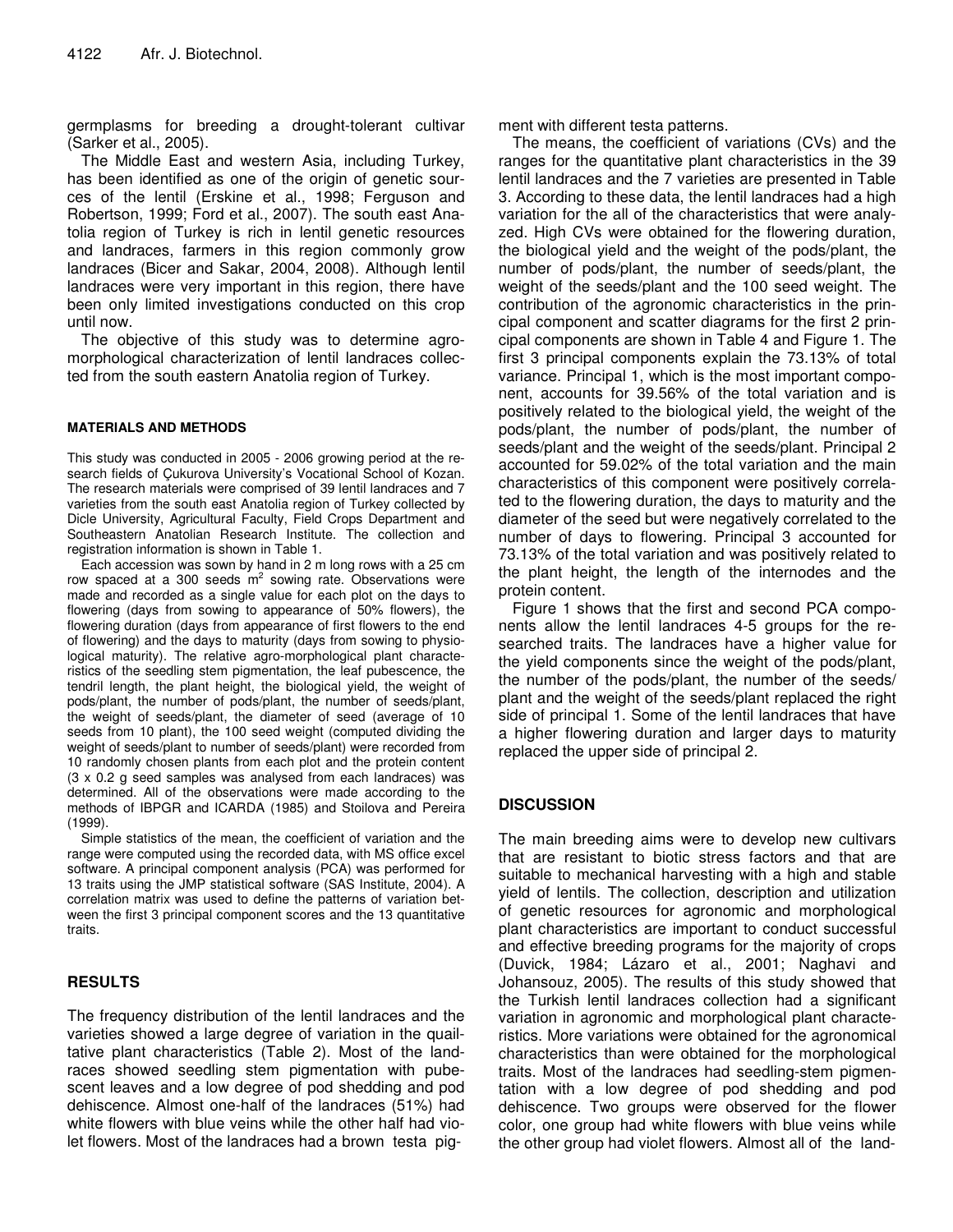| Row number       | Name of population  | Accession no.     | Site name                               |
|------------------|---------------------|-------------------|-----------------------------------------|
| Landraces        |                     |                   |                                         |
| $\mathbf{1}$     | Adiyaman 1          | BM 285-1          | Adıyaman, between Kahta-Siverek         |
| $\overline{c}$   | Adiyaman 2          | <b>BM 561</b>     | Adiyaman, Kahta-Susuk                   |
| 3                | Batman              | <b>BM 105</b>     | Batman                                  |
| 4                | Diyarbakir 1        | BM 285-2          | Diyarbakır, Hazro                       |
| 5                | Diyarbakir 2        | <b>BM 91</b>      | Diyarbakir, Oglakli- Karacadag          |
| 6                | Diyarbakir 3        | <b>BM 278</b>     | Diyarbakir, Cinar                       |
| 7                | Diyarbakir 4        | BM 448            | Diyarbakir, Kulp-Ozbek                  |
| 8                | Diyarbakir 5        | <b>BM 552</b>     | Diyarbakir, between Dicle-Ergani        |
| 9                | Diyarbakir 6        | <b>BM 549</b>     | Diyarbakir, between Dicle-Ergani        |
| 10               | Diyarbakir 7        | <b>BM76</b>       | Diyarbakir, Karacadag                   |
| 11               | Diyarbakir 8        | <b>BM 601</b>     | Diyarbakir, Silvan-Yukaribagpinar       |
| 12               | Diyarbakir 9        | <b>BM711</b>      | Diyarbakir, Kucukkadikoy                |
| 13               | Diyarbakir 10       | <b>BM34</b>       | Diyarbakir, Silvan                      |
| 14               | Diyarbakir 11       | <b>BM 585</b>     | Diyarbakir, Ergani, Cayonu              |
| 15               | Diyarbakir 12       | <b>BM 760</b>     | Diyarbakir                              |
| 16               | Diyarbakir 13       | <b>BM 734</b>     | Diyarbakir                              |
| 17               | Gaziantep 1         | <b>BM 199</b>     | Gaziantep                               |
| 18               | Gaziantep 2         | <b>BM 201</b>     | Gaziantep, between Birecik-Nizip        |
| 19               | Kahramanmaras 1     | <b>BM 187</b>     | Kahramanmaras, Pazarcik-Golbasi         |
| 20               | Kahramanmaras 2     | BM 117            | Kahramanmaras, Pazarcik                 |
| 21               | Mardin 1            | <b>BM 365</b>     | Mardin, Kiziltepe                       |
| 22               | Mardin 2            | <b>BM 383</b>     | Mardin, Omerli-Anittepe                 |
| 23               | Mardin 3            | <b>BM 670</b>     | Mardin, between Kiziltepe-Viransehir    |
| 24               | Mardin 4            | <b>BM 221</b>     | Mardin, between Kiziltepe-Viransehir    |
| 25               | Mardin 5            | BM 143            | Mardin, between Kiziltepe-Viransehir    |
| 26               | Mardin 6            | BM 645            | Mardin, Kiziltepe-Akziyaret             |
| 27               | Mardin 7            | <b>BM 246</b>     | Mardin, Kiziltepe-Ova                   |
| 28               | Siirt               | <b>BM 399</b>     | Siirt, Besiri-Yolkonak                  |
| 29               | Sanliurfa 1         | <b>BM 306</b>     | Sanliurfa, Harran-Koruklu               |
| 30               | Sanliurfa 2         | <b>BM 312</b>     | Sanliurfa, Hilvan                       |
| 31               | Sanliurfa 3         | <b>BM 329</b>     | Sanliurfa, Suruc                        |
| 32               | Sanliurfa 4         | <b>BM 152</b>     | Sanliurfa, between Viransehir-Sanliurfa |
| 33               | Sanliurfa 5         | <b>BM 20</b>      | Sanliurfa, Siverek                      |
| 34               | Sirnak 1            | BM 462            | Sirnak, Kumcati                         |
| 35               | Sirnak <sub>2</sub> | <b>BM 479</b>     | Sirnak, Idil-Karalar                    |
| 36               | Sirnak <sub>3</sub> | <b>BM 498</b>     | Sirnak, Silopi-Basaran                  |
| 37               | Sirnak 4            | <b>BM 500</b>     | Sirnak, Silopi-Basaran                  |
| 38               | Sirnak 5            | <b>BM 499</b>     | Sirnak, Silopi-Basaran                  |
| 39               | Sirnak 6            | <b>BM 409</b>     | Sirnak, Cizre-Hacibey                   |
| <b>Varieties</b> |                     |                   |                                         |
| 40               | Firat 87            | Regional cultivar |                                         |
| 41               | Yerli Kirmizi       | Regional cultivar |                                         |
| 42               | Cagil-2004          | Regional cultivar |                                         |
| 43               | Ciftci              | Regional cultivar |                                         |
| 44               | Kafkas              | Regional cultivar |                                         |
| 45               | Emre                | Regional cultivar |                                         |
| 46               | Ozbek               | Regional cultivar |                                         |

**Table 1.** Information on collection site and record no of Lentil Landraces of south east Anatolia region of Turkey.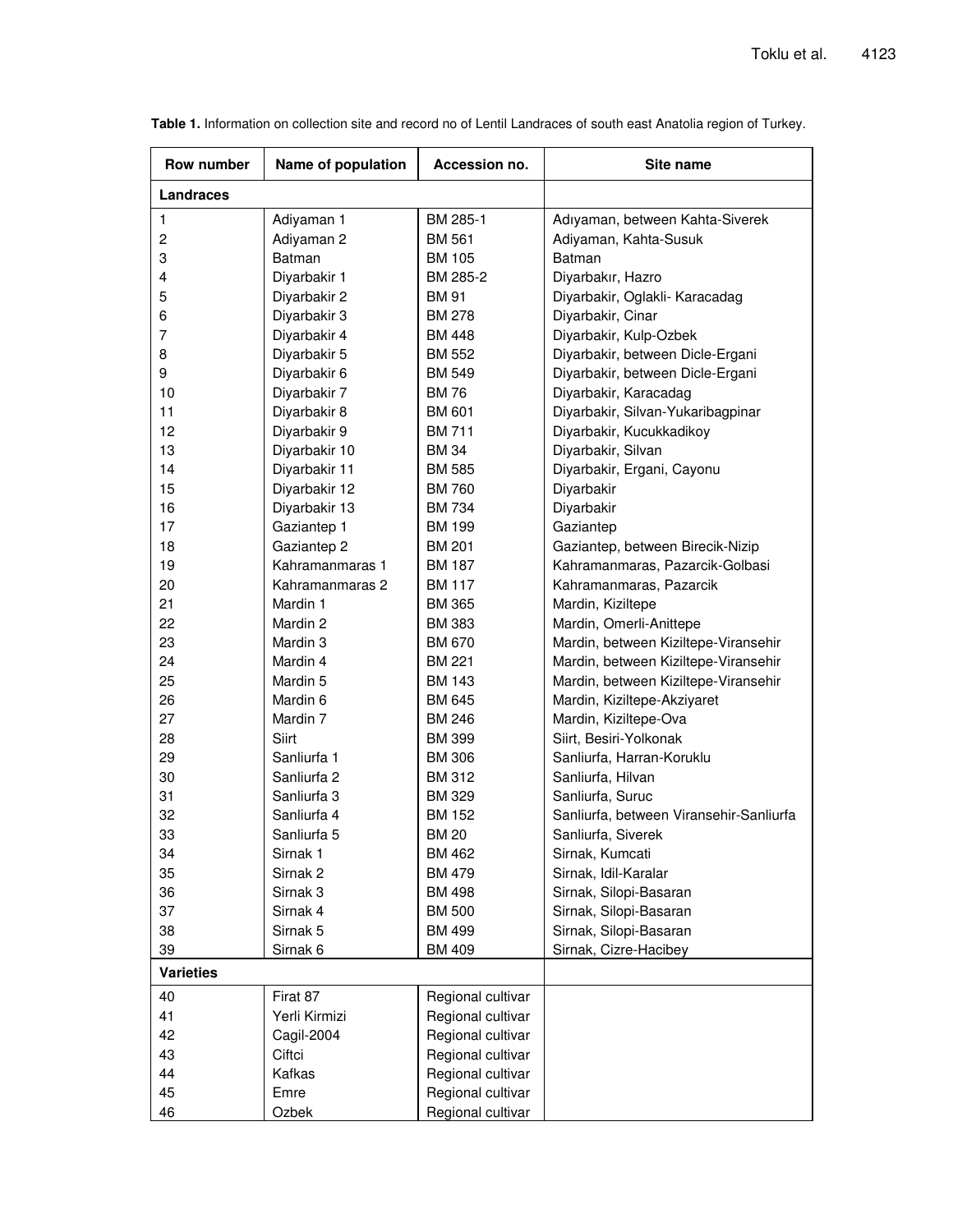| Morphological           |                          | <b>Frequencies</b> |                  |  |
|-------------------------|--------------------------|--------------------|------------------|--|
| characteristics         | <b>Classes</b>           | <b>Landraces</b>   | <b>Cultivars</b> |  |
| <b>Seedling</b><br>stem | +: present               | 0.87               | 0.86             |  |
| Pigmentation            | 0: absent                | 0.13               | 0.14             |  |
| Leaf pubescence         | 0: absent                | 0.00               | 0.00             |  |
|                         | 3: slight                | 0.97               | 0.85             |  |
|                         | 7: dense                 | 0.03               | 0.15             |  |
| <b>Tendril length</b>   | 1: rudimentary           | 0.05               | 0.00             |  |
|                         | 2: prominent             | 0.95               | 1.00             |  |
| Pod shedding            | $0:$ none                | 0.97               | 1.00             |  |
|                         | 3: low                   | 0.03               | 0.00             |  |
|                         | 5: medium                | 0.00               | 0.00             |  |
|                         | 7: high                  | 0.00               | 0.00             |  |
| Pod dehiscence          | $0:$ none                | 0.82               | 0.71             |  |
|                         | $3:$ low                 | 0.18               | 0.29             |  |
|                         | 5: medium                | 0.00               | 0.00             |  |
|                         | 7: high                  | 0.00               | 0.00             |  |
| <b>Flower color</b>     | $1:$ white               | 0.00               | 0.00             |  |
|                         | 2: white with blue veins | 0.51               | 0.71             |  |
|                         | 3: blue                  | 0.00               | 0.00             |  |
|                         | 4: violet                | 0.49               | 0.29             |  |
|                         | 5: pink                  | 0.00               | 0.00             |  |
|                         | 6: other                 | 0.00               | 0.00             |  |
| Ground<br>color<br>of   | $1:$ green               | 0.00               | 0.00             |  |
| testa                   | 2: grey                  | 0.08               | 0.00             |  |
|                         | 3: brown                 | 0.85               | 0.57             |  |
|                         | 4: black                 | 0.00               | 0.43             |  |
|                         | 5: pink                  | 0.07               | 0.00             |  |
| Pattern of testa        | 0: absent                | 0.35               | 0.29             |  |
|                         | 1: dotted                | 0.25               | 0.14             |  |
|                         | 2: spotted               | 0.07               | 0.29             |  |
|                         | 3: marbled               | 0.23               | 0.14             |  |
|                         | 4: complex               | 0.10               | 0.14             |  |

**Table 2.** Characterization and evaluation of morphological plant characteristics of lentil landraces and cultivars.

races had the prominent tendril. Piergiovanni et al. (1998) and Lázaro et al. (2001) also found that mediterranean collections are characterized by pubescent leaves, white flowers with blue veins, a high plant height and large seeds.

The principal component analysis (PCA) demonstrated that the first 3 principal components could explain the total variance that was observed to a large degree. PC1 is defined by the biological yield, the weight of the pods/ plant, the number of pods/plant and the weight of seeds/ plant. This is an indication of the importance of the yield components. The scatter diagram of the lentil landraces showed that there was high a level of phenotypic diversity. The local lentil landraces have principally differed for yield and yield components. Bicer and Sakar (2004) have also concluded that there is a significant variation for the

agronomic characteristics between some of the lentil landraces of the south eastern Anatolian region of Turkey. In addition to this, a considerable genetic diversity was obtained among the landraces following a molecular characterization study that used an inter-simple sequence repeat (ISSR) and an amplified fragment length polymorphism (AFLP) on this collection (Toklu et al., 2009). According to the agro-morphological diversity results, some promising landraces were identified with superior plant characteristics, such as seed size, plant height, first-pod height, stem-strength, resistance to lodging and early maturation. Diyarbakır 7 (10 numbered genotype in the Figure 1) was selected from the Karacadag/Diyarbakir population and had significant differences in the important plant traits when compared to the other landraces. The promising landraces which has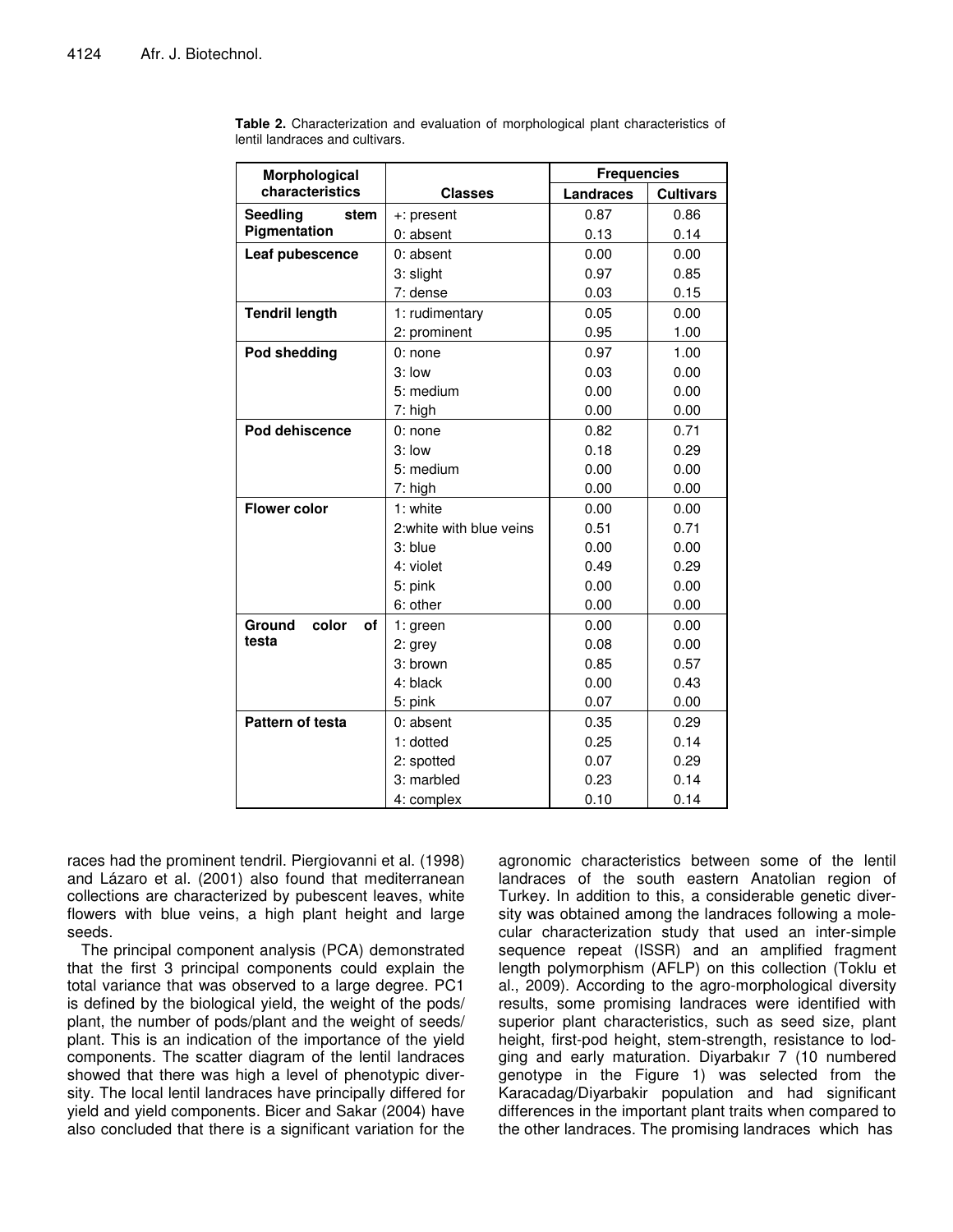| <b>Plant characteristic</b>   | Landraces |          |               | <b>Cultivars</b> |           |               |
|-------------------------------|-----------|----------|---------------|------------------|-----------|---------------|
|                               | Mean      | $CV(\%)$ | Range         | Mean             | $CV(\% )$ | Range         |
| Days to flowering             | 100.7     | 8.8      | $83 - 120$    | 98.4             | 7.8       | $83 - 105$    |
| Flowering duration (days)     | 16.1      | 38.0     | 7 - 29        | 17.4             | 32.3      | 13 - 29       |
| Days to maturity              | 41.8      | 19.2     | $30 - 61$     | 39.4             | 10.3      | $35 - 46$     |
| Plant height (cm)             | 48.2      | 9.1      | $42 - 58$     | 44.9             | 15.8      | $35 - 53$     |
| Length of the internodes (cm) | 2.3       | 11.5     | 1.84 - 2.98   | 2.1              | 10.1      | 1.85 - 2.45   |
| Number of branches            | 8.0       | 28.0     | $4.1 - 12.6$  | 7.5              | 38.5      | $5.1 - 13.8$  |
| Biological yield (g/plant)    | 2.0       | 31.5     | $1.0 - 3.93$  | 1.7              | 43.0      | 1.21 - 3.31   |
| Weight of pods/plant (g)      | 0.8       | 47.0     | $0.17 - 1.43$ | 0.6              | 32.5      | $0.23 - 0.81$ |
| Number of pods/plant          | 20.7      | 43.3     | $6.8 - 42.2$  | 15.2             | 42.8      | $6.0 - 26.2$  |
| Number of seeds/plant         | 20.6      | 43.2     | $6.7 - 38.8$  | 13.8             | 34.2      | $5.1 - 20.6$  |
| Weight of seeds/plant         | 0.6       | 47.8     | $0.12 - 1.09$ | 0.4              | 31.0      | $0.18 - 0.60$ |
| Diameter of seed (mm)         | 4.4       | 6.5      | $3.99 - 5.14$ | 4.4              | 4.6       | $4.06 - 4.60$ |
| 100-seed weight $(q)$         | 2.9       | 18.8     | $1.68 - 4.03$ | 3.0              | 9.1       | $2.58 - 3.33$ |
| First pod height (cm)         | 30.2      | 15.0     | $21.7 - 41.6$ | 29.5             | 17.0      | $21.9 - 36.5$ |
| Protein content (%)           | 27.4      | 7.7      | $22.7 - 31.9$ | 25.6             | 3.8       | $23.6 - 26.5$ |

**Table 3.** Mean, coefficient of variation (CVs) and range for agronomical plant characters of lentil landraces and cultivars.

**Table 4.** Correlation coefficients between the first three principal components and the agronomical plant characters.

| <b>Character</b>              | Prin 1   | Prin 2   | Prin 3   |
|-------------------------------|----------|----------|----------|
| Eigen value                   | 5.14     | 2.52     | 1.83     |
| Proportion of variance (%)    | 39.56    | 19.45    | 14.11    |
| Cumulative variance (%)       | 39.56    | 59.02    | 73.13    |
| Days to flowering             | $-0.185$ | $-0.448$ | 0.038    |
| Flowering duration (days)     | 0.183    | 0.461    | 0.015    |
| Days to maturity              | 0.267    | 0.406    | 0.031    |
| Plant height (cm)             | 0.048    | 0.244    | 0.607    |
| Length of the internodes (cm) | $-0.074$ | $-0.059$ | 0.535    |
| Biological yield (g/plant)    | 0.364    | -0.178   | 0.207    |
| Weight of pods/plant (g)      | 0.414    | -0.168   | $-0.057$ |
| Number of pods/plant          | 0.389    | $-0.248$ | 0.019    |
| Number of seeds/plant         | 0.396    | $-0.250$ | 0.018    |
| Weight of seeds/plant         | 0.414    | $-0.141$ | $-0.069$ |
| Diameter of seed (mm)         | 0.178    | 0.301    | $-0.034$ |
| 100-seed weight $(g)$         | 0.175    | 0.247    | $-0.322$ |
| Protein content (%)           | 0.072    | $-0.006$ | 0.430    |

superior for important plant characteristics could be successfully utilized in breeding programs that are aimed at improving the yield and the yield components of the lentil. In a breeding study, we used the lentil genotype that was selected from the Karacadag population, which had a higher plant height, a shorter time to flowering, resistance to lodging, a higher first pod height and resistance to the fusarium and macrosperma types of seeds. This genotype was integrated in a breeding program and used as a parent in some crosses.

south east Anatolian region of Turkey has a rich potential for lentil genetic resources. This study has described high phenotypic diversity for several important plant characteristics of the landraces. However, additional research and a description of the lentil genetic resources of Turkey still need to be conducted.

### **ACKNOWLEDGEMENT**

In conclusion, this study has demonstrated that the

This study was supported by the Scientific and Techno-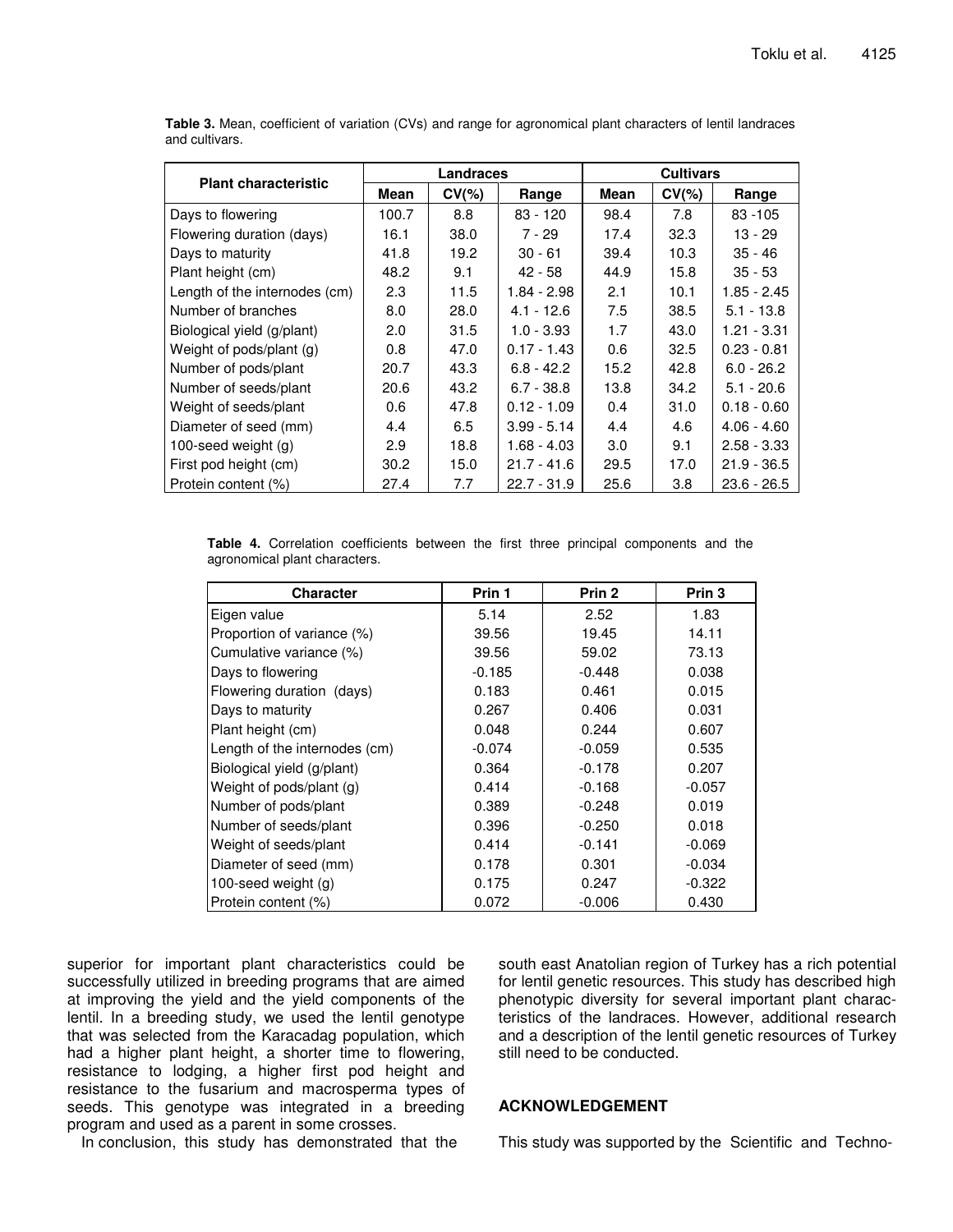

**Figure 1.** Scatter diagram of the lentil landraces.

logical Research Council of Turkey (TUBITAK), Project No: TOVAG-104O473.

#### **REFERENCES**

- Berdahl JD, Mayland HF, Asay KH, Jefferson PG (1999). Variation in agronomic and morphological traits among Russian wildrye accessions. Crop Sci. 39: 1890-1895.
- Bicer BT, Sakar D (2004). Evaluation of some lentil genotypes at different locations in Turkey. Int. J. Agric. Biol. 6(2): 317-320.
- Bicer BT, Sakar D (2008). Studies on variability of lentil genotypes in Southeastern Anatolia of Turkey. Not. Bot. Hort. Agrobot. Cluj. 36(1): 20-24.
- Cubero JI (1981). Origin, taxonomy and domestication. In: Webb C, Hawtin G (eds) Lentils. CAB, Slough, UK, pp. 15-38.
- Duvick DN (1984). Genetic diversity in major farm crops on the farm and in reverse. Eco. Bot. 38: 151-178.
- Erskine W, Witcombe JR (1984). Lentil gemplazm catalog, Aleppo, Syria: International Center for Agricultural Research in the Dry Areas (ICARDA).
- Erksine W, Adham Y, Holly L (1989). Geographic distribution of variation in quantitative traits in a world lentil collection. Euphytica, 43: 97-103.
- Erskine W (1997). Lessons for breeders from landraces of lentil. Euphytica, 93:107-112.
- Erskine W, Chandra S, Chaudhry M, Malik IA, Sarker A, Sharma B, Tufail M, Tyagi MC (1998). A bottleneck in lentil: widening its genetic

base in South Asia. Euphytica, 101: 207-211.

- Ferguson ME, Robertson LD (1999). Morphological and phenological variation in the wild relatives of lentil. Genet. Resour. Crop Evol. 46: 3-12.
- Fikiru E, Tesfaye K, Bekele E (2007). Genetic diversity and population structure of Ethiopian lentil (*Lens culinaris* Medikus) landraces as revealed by ISSR marker. Afr. J. Biotech. 6(12): 1460-1468.
- Ford R, Rubeena, Redden RJ, Materne MM, Taylor PWJ (2007). Genome mapping and molecular breeding in lentil: Lentil In: Genome Mapping and Molecular Breeding. Volume III, Pulse, Sugar and Starch Crops, Ed. C. Kole. Springer(Heidelberg, Berlin, New York, Tokyo). pp. 91-108
- IBPGR/ICARDA (1985). Lentil descriptors, International board for plant genetic resources, Secreteriat, Rome, Italy.
- Lázaro A, Ruiz M, de la Rosa L, Martin I (2001). Relationship Between agro/morphological characters and climatic parameters in Spanish landraces of lentil (*Lens culinaris* Medik.). Genet. Resour. Crop Evol. 48: 239-249.
- Naghavi MR, Jahansouz MR (2005). Variation in the agronomic and morphological traits of Iranian chickpea accessions. J. Integ. Plant Biol. 47(3): 375-379.
- Piergiovanni AR, Laghetti G, Olita G, Monti M, Preiti G, Di Prima G (1998). Screening for agronomic and biochemical traits in a lentil germplasm collection. In: AEP (Ed) 3. European Conference on Grain Legumes Proceedings, November, 14-19, Valladolid, Spain, p. 206.
- Poonam T, Sharma K, Mishra SK (2006). Agro-morphological
- characterization of diverse germplasm of lentil (*Lens culinaris* Medik.). New Bot. 33: 225-235.
- Sarker A, Erskine W, Singh M (2005). Variation in shoot and root cha-